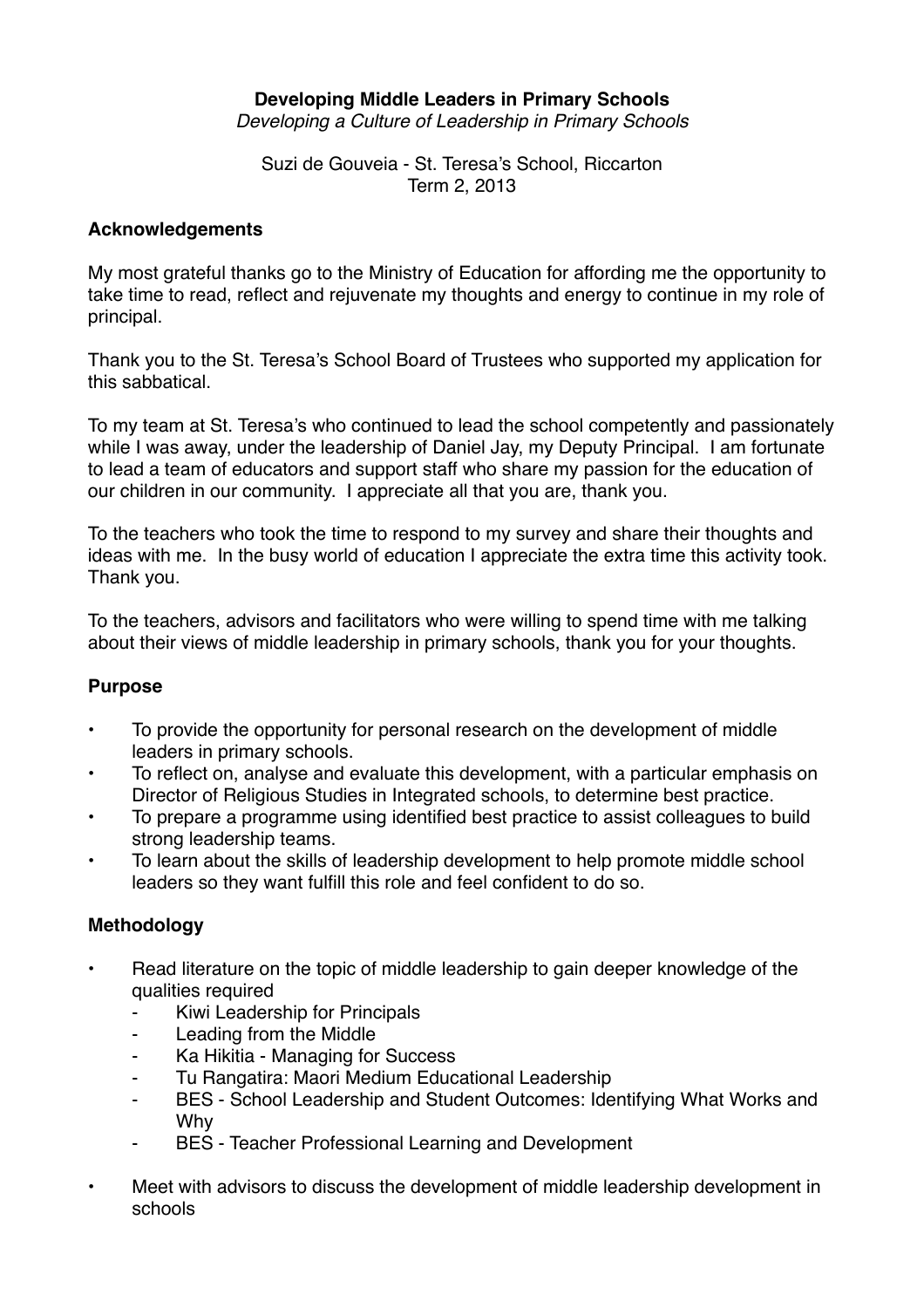- Survey teachers currently in leadership positions in schools including those in the position of Director of Religious Studies in Catholic Schools
- Interview teachers identified as future leaders
- To analyse information gained from reading, interviewing and surveys to determine best practice and use this to develop a programme that can be implemented in my school and shared with the wider community.

### **Definitions of leadership**

Definitions of leadership are abundant. Webster's Dictionary defines leadership as 1a a position as a leader of a group, organisation, etc

- 1b the time when a person holds the position of leader
- 2 the power or ability to lead other people
- 3 the leaders of a group, organisation or country

Papers on the internet define leadership in a myriad of ways which include ideas of positional authority, symbolic power, activities that are tied to the core work of an organisation, designed by members of the organisation to motivate others within the organisation, as well as the need to be creative, innovative and passionate to inspire teams to work together.

Definitions of educational leadership are equally abundant. Within education we have different types of leadership.

*Distributed leadership* which is concerned with organising leadership across the school rather than relying on leadership from the top down. It is an active form of distributing the leadership practice. Another term for this is shared leadership. It includes all individuals within the school who have a role in decision making. Yet another term is team leadership.

#### *Professional Leadership* includes

- the understanding of current approaches to teaching and learning,
- provides professional direction to the staff,
- collects and effectively analyses data to improve student outcomes,
- the application of effective management practices,
- role models self reflection on personal performance with the intention of continued self improvement.

*Instructional Leadership* includes the involvement of principals and staff in curricular and instructional issues that directly affect student achievement (Cotton, 2003)

More pertinent to me was the definition on the New Zealand Educational Leaders webpage.

"Leadership is now about empowering, transforming, and working together. It not only refers to the official leader or principal, but to other staff within the school. Teachers as leaders and teachers as supporters of leaders play a central role in school development." <http://www.educationalleaders.govt.nz/Middle-and-senior-leaders>

#### **Introduction**

I believe that just as the teacher as the 'sage on the stage' is long gone in the modern school environment, so is the principal as the single leader of the school. The more I have read and discussed primary schooling in New Zealand with my peers, the more I believe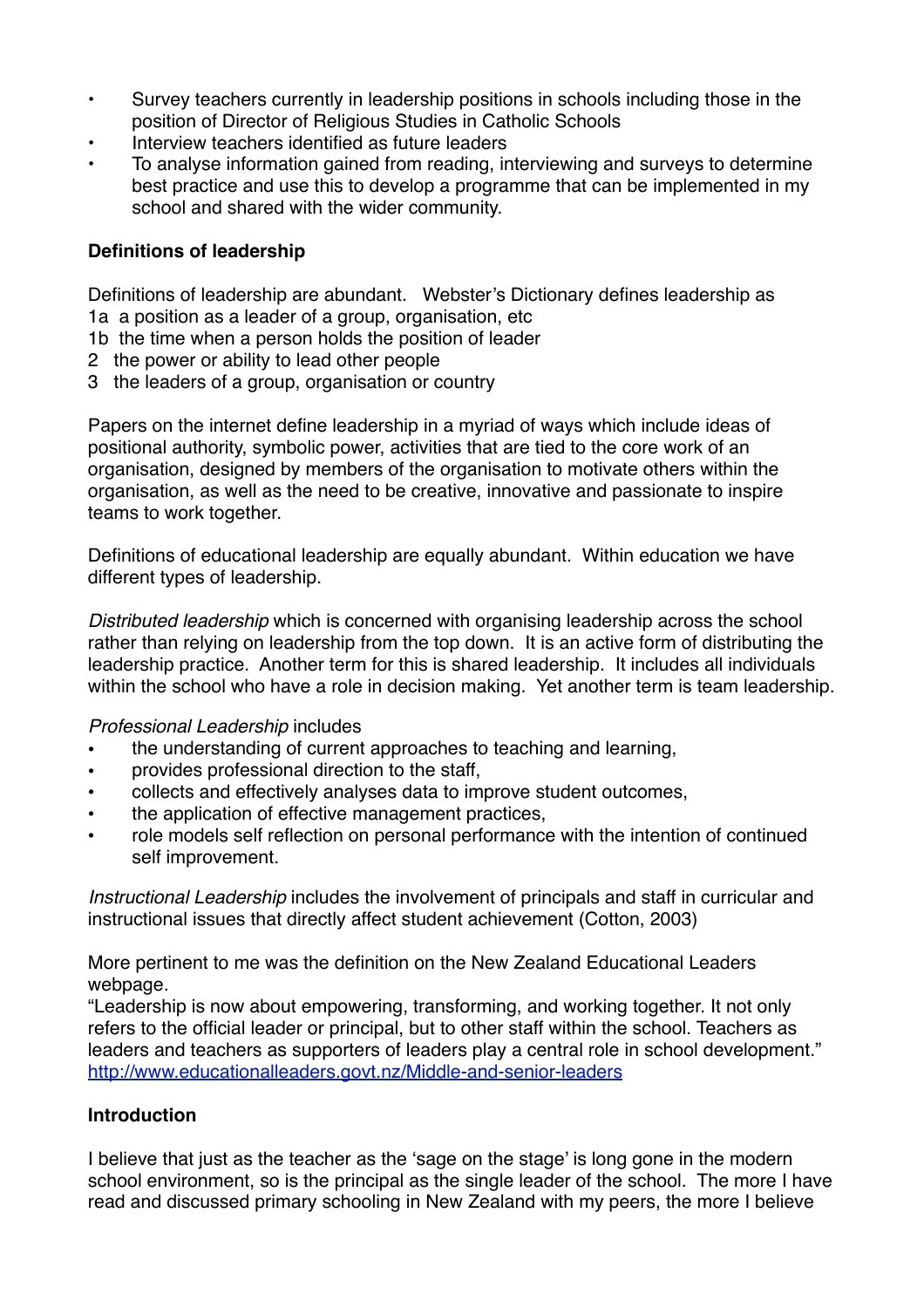that each staff member in a primary school is required to be a leader. Leadership is about empowering our teachers to work together for the benefit of the school, it is about teachers as leaders and teachers as supporters of leaders. To this end, I have titled this report "Developing a Culture of Leadership in a Primary School".

The natural disaster in Christchurch has added other dimensions to this complex issue, through the need to deal with the physical and emotional trauma of the event itself, and the continued emotional trauma of the lack of physical security and fear, dealing with the myriad of reactions from students and their families, as well as dealing with decisions made by the Minister.

The immediate reactions of teachers in Canterbury to the earthquake on 22 February 2011 demonstrated the level to which each person is a leader within a primary school. Teachers put their own shock and fear aside to deal with the students under their care. The fact that not a single student was seriously injured in this disaster is an indication of the level of leadership shown in each classroom. A fact that has not been celebrated by the Minister or the media. I celebrate these leaders and acknowledge that the work they have done since 4 February 2011 is outstanding.

### **Findings**

I have surveyed and interviewed current and potential leaders, as well as some advisers, about how they see leadership and how principals can encourage leaders within their schools. This investigation had a two prong focus with one being on general leadership and the other being on Director of Religious Studies positions in Catholic Schools. I have read and collated the answers to the following questions, they are listed in order of prevalence.

### **What qualities to you think are essential for a leader in a Primary School?**

- Deep pedagogical knowledge of the NZC and how it affects student outcomes. This includes quality understanding of teaching as inquiry, key competencies and how the 'front of the document' links with the back. It also includes how this will be developed in a particular school context
- Awareness of the context in which they are working. They need to know as much as possible about the community, the philosophy of the school etc that informs a school based curriculum
- Ability to relate to others to build relationships with all members of the school community.
- Able to articulate their vision and how it relates to the wider school goals.
- Ability to articulate the school vision, live the vision, get others on board so everyone is singing from the same song sheet - parents, children, staff and board
- Able to develop relationships that are based on trust, and prepared to recognise and acknowledge excellence
- Be prepared to have 'hard conversations' with those who aren't.
- Be transparent
- Well developed time management and organisational skills
- Passion
- Good communication skills
- Understanding of the place and value of self review
- Desire and willingness to grow own knowledge
- Ability to get the best out of people
- **Proactivity**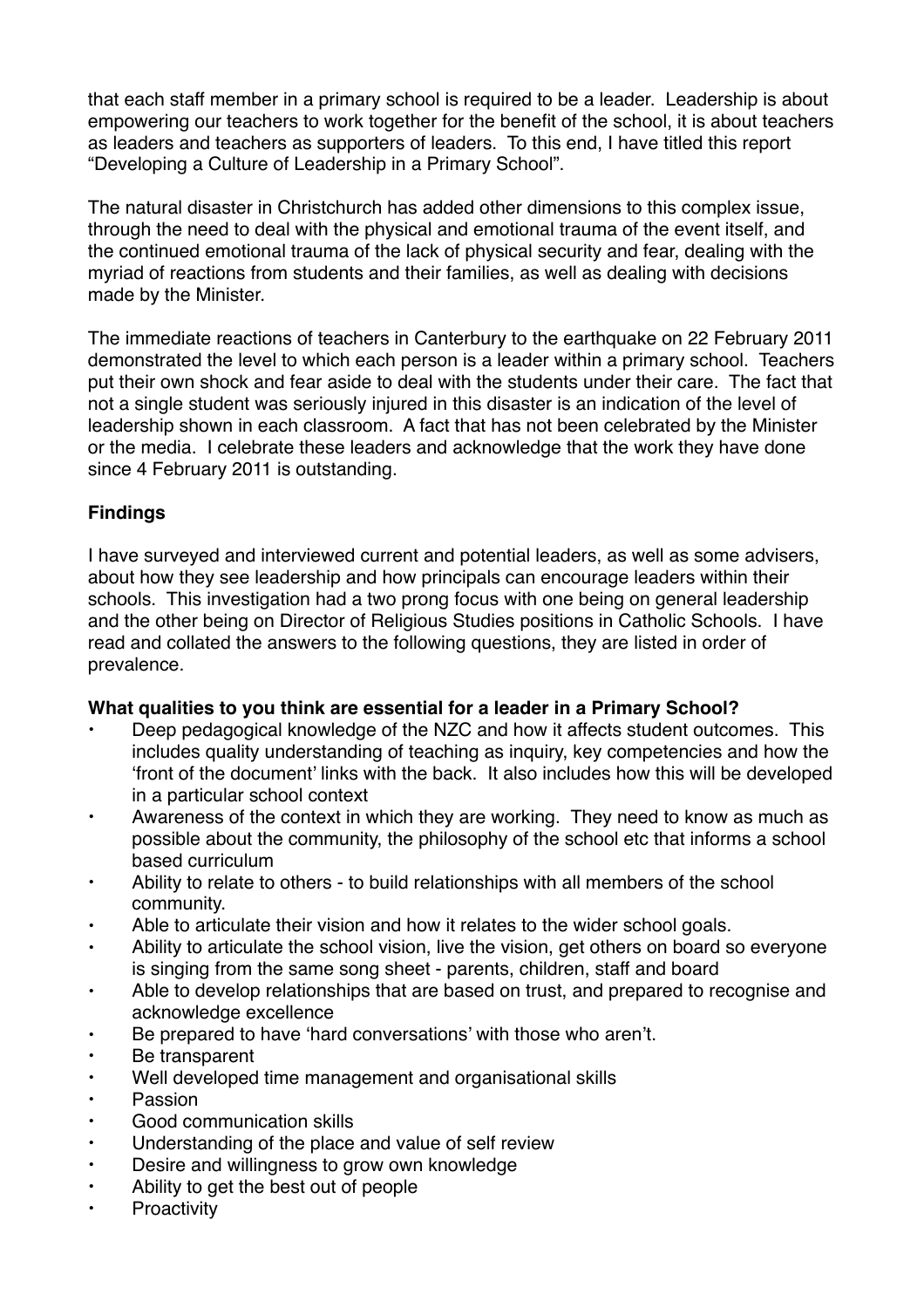- The ability to go after personal goals to the end and not be distracted by negative waves of thinking and/or negative opinions of others
- Goal setting the ability to have or create a clear idea of what the end looks like
- Putting the first things first prioritising effectively
- Being able to compromise so that a win-win situation is developed
- Empathetic listening
- Reflective practitioner
- Synergy

### **What qualities to you think are essential for the role of Director of Religious Studies?**

- An in-depth knowledge and understanding of matters relating to curriculum and special character
- Love of and faith in God
- Desire to evangelise
- Lead by example be a good Catholic model, practicing Catholic in all aspects of Christian living and faith development
- Be organised
- Delegation skills
- Listen
- Show courage, humility, gentleness, encouragement, compassion, inclusivity, open mindedness, forward thinking
- Be prepared to work outside of regular hours
- Good knowledge of pedagogy
- Be approachable
- Involve others
- Commitment to the Sacramental life of the Church
- To genuinely live and practice their faith
- To want to share and promote their faith amongst the school community
- To have an authentic love and care of all members/families in the school community and to be willing to offer help wherever it may be needed
- To want to continually further their knowledge of the Catholic faith
- To be a strong leader and have a great working relationship with other staff members
- To be committed to the job and have excellent organisational skills
- Strong communication skills with teachers, principal, parish pries and members of the parish

### **What are the five most important aspects of your role as Director of Religious Studies?**

- Live our faith
- Organising Masses and Liturgies
- Implementing and leading the Religious Education curriculum
- Professional Development continuing Christ's work on faith
- Resourcing the programme
- The following are individual ideas included in the responses to this question
- Spiritual development
- Being seen as a leader in the school
- Ensure Religious Education is the most important area
- Ensure Special Character is foremost in everything
- Be supportive and encouraging
- Pastoral care
- Being 'called to' do it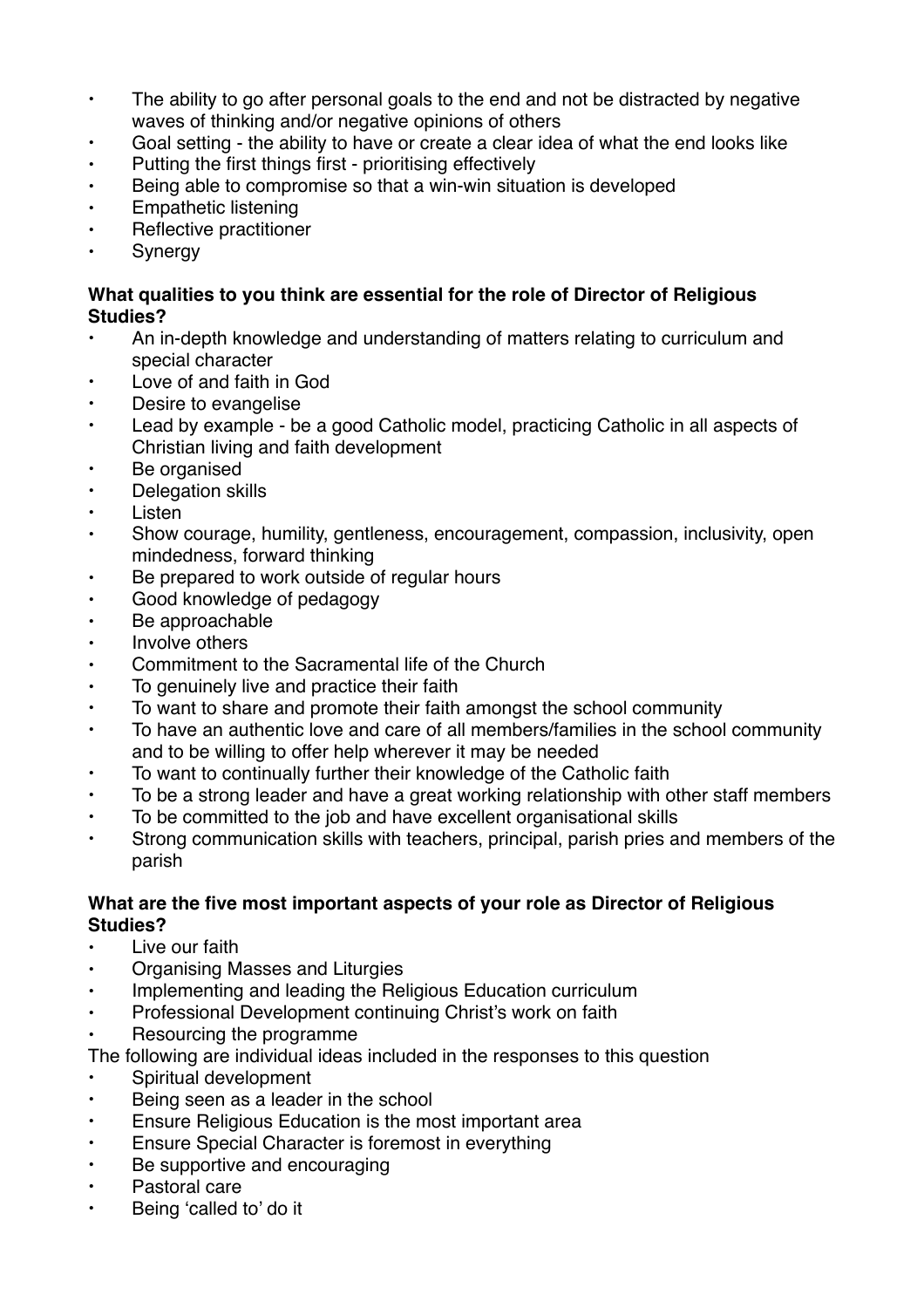- Service
- Outwardly show your spirituality and love of Jesus in all your interactions
- Support staff in the teaching of Religious Education and to be completely organised and responsible for school Masses
- Develop a strong relationship with the Parish Priest
- Be actively involved in the Parish

### **How can principals encourage teachers to take on a role of leadership within a school?**

- Strong appraisal systems that recognise strengths and foster areas of weakness through PLD, which may be in-house or external.
- Providing opportunities for teachers to develop leadership and management skills over time, to further their knowledge of educational leadership
- Developing a shared understanding of goals and school vision so that teachers understand and know the direction that the school is taking.
- Building strong relationships and having trust in the aspiring leaders.
- Recognising and encouraging innovations and potential.
- Provide guaranteed release time.
- Principal support and back-up for decisions made by middle leaders, i.e. that they have their backs!
- Time
- Provide an effective role model of a leader
- Provide a safe environment for them to try out their leadership skills
- Access both time and funding, to Professional Development programmes that will help grow the necessary skills for leadership
- Access to mentors within and from outside the school
- Being able to mentor and walk beside them, affirming their skills, then step back, but know when to step in and provide guidance.
- Foster zeal and have a sense of humour
- Acknowledge the role as special and different
- Provide guidance for the role
- The word "inspire" is to breath life into something principals need to inspire teachers with vision and discipline, love and care.
- Share their passion.
- Teaming staff to lead curriculum areas or projects
- Portray it as a natural progression of the teacher as a professional
- Highlight the individual's strengths and positive qualities and convince them that they have a duty to share their gift with their colleagues, then provide opportunities for him/her to develop by working on elimination/minimising weak areas
- Provide ongoing scaffolding into a position. For example in the case of a Director of Religious Studies, a principal might encourage 'prospective Directors of Religious Studies to work alongside the current position holder so that they gain insight.

### **What support do you believe principals can offer to teachers who are considering applying for a role as a leader within a school?**

- Demonstrating excellence in leadership themselves
- Talking with and listening to the prospective applicant
- Encouragement and support of personal development and organisation.
- Provide opportunities to take on small parts of a leadership role to begin with. Work within a group before taking a lead role.
- Appropriate, targeted and scaffolded Professional Learning Development.
- Being clear about visions and goals.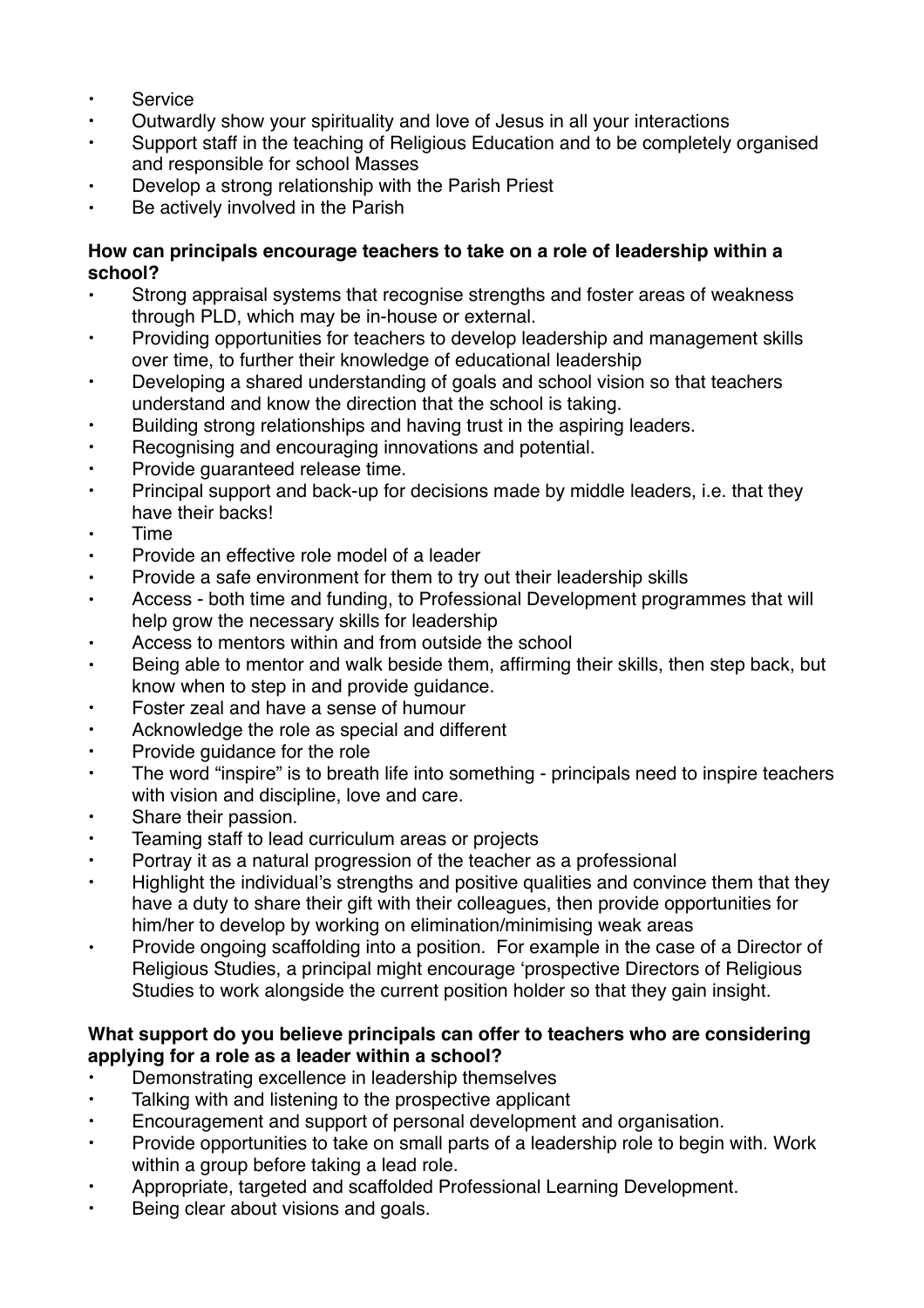- Being honest with the prospective applicant. Pointing out strengths and weaknesses in regards to the role, providing support to 'plug any gaps'
- Know the aspirations of staff and how to develop these.
- Identify what teachers are good at and be honest about areas of development through robust appraisal systems, providing feedback that is open and honest.
- Show examples of what you need them to produce.
- Follow an advisor/mentor (a competent one!). This could be outside the school.
- Provide time and opportunities to speak to other leaders and explore the nature of the position
- Develop their ability to relate to others in times of crisis management, leading teams and curriculum development
- Share a clear vision and expectation of leadership within the school.
- Suggest avenues from which to begin searching for resources
- Provide supervision

### **What support do you believe principals can offer to teachers who are considering applying for a role as a Director of Religious Studies within a school?**

- Provide opportunities to take on small parts of a leadership role to begin with mini leadership projects
- Ensure they have some time with Cushla (R.E. Facilitator)
- Speak to other DRSs
- Ensure they have the relevant Religious Education qualifications and encourage them to achieve this
- Release time
- Show you believe in them
- Mentoring
- Provide appropriate Professional Development
- They have to be prepared to give up their time
- Passing on knowledge and advice from their own experiences of leadership roles.
- Sharing a model of the DRS Job Description
- Providing opportunities for observations of Religious Education teaching in other classrooms or schools

### **What support did you receive as a beginning Director of Religious Studies?**

- Comprehensive plans and systems in place from the previous DRS
- Regular meetings with the principals
- Catholic Education Office offered help
- Parish Priest
- Limited induction. Had to get on with it
- Other DRSs offered help
- Affirmation that I could do it
- Release time
- Faith filled and faithful family and friends are important

## **Implications**

There are some basic principles and skills that principals need to develop a culture of leadership in their schools. Principals need to:

**•** Identify their own leadership style in order to be able to lead others, and continually challenge their personal leadership ability.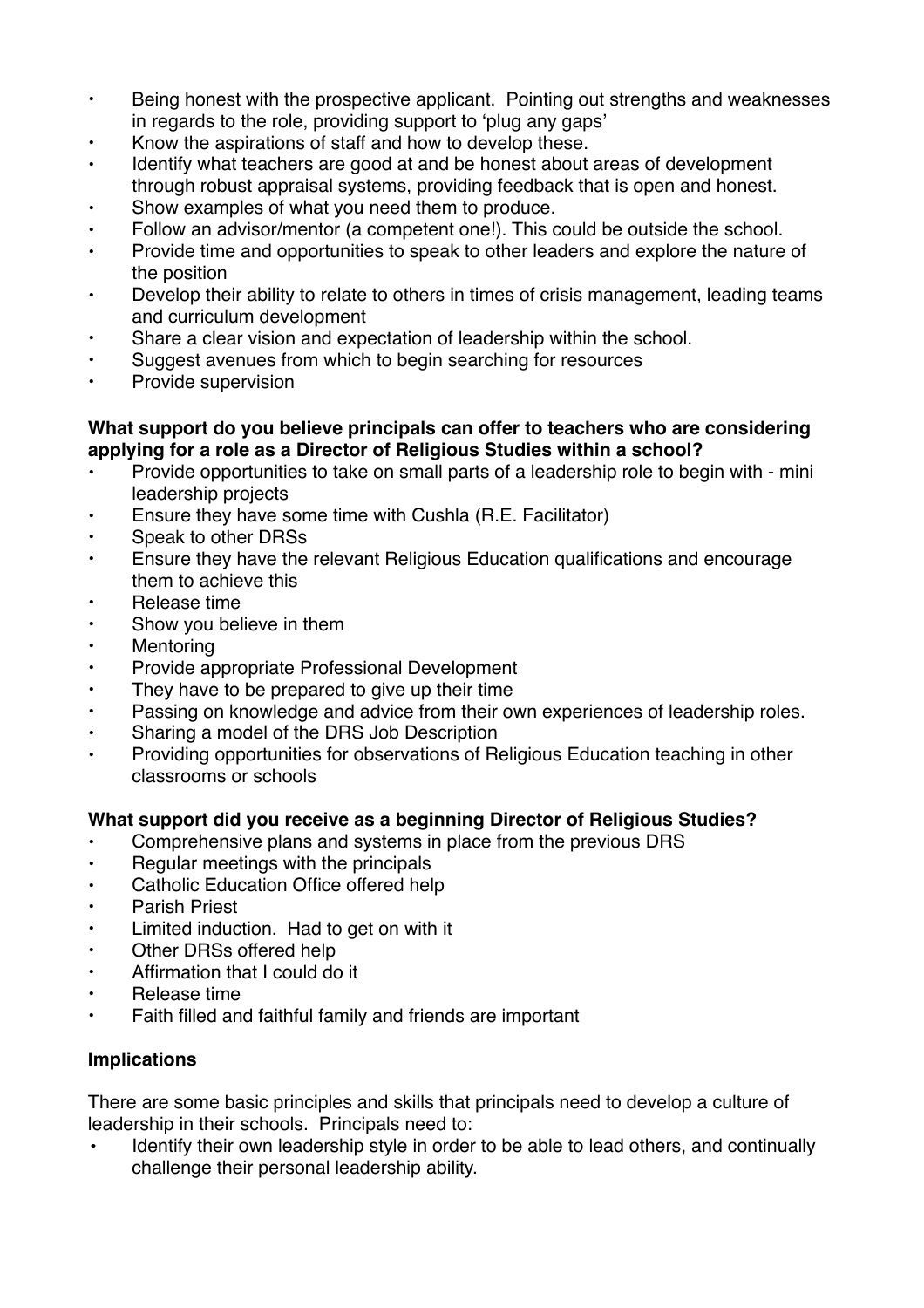- **•** Understand that a culture of leadership is more than just what you do to lead, it is about each interaction between any person in any given situation.
- **•** Build strong, cohesive teams and empower them to innovate. Relationships are vital in all organisations. Relational trust and managing difficult conversations help to build the team.
- **•** Build the school capacity by advancing the intellectual and professional capabilities of the teachers and support staff
- **•** Use tools to help them accelerate individual performance, tools to develop understanding of how to manage the extra work load that leadership demands, how to prioritise so that the most important things are not compromised, how to manage difficult conversations, how to respond with cultural understanding.
- **•** Solve problems creatively
- **•** Motivate their teachers to perform at their best through effective feedback, acknowledgment of skills and tasks completed.

Developing a culture of leadership involves the principal leading the leaders in a learning focussed environment where the learning of students and teachers is valued. The benefits of this culture of leadership include:

- staff having deep knowledge of the key purpose of the school improving student achievement,
- staff taking responsibility of this main purpose
- the protection of the school against loss of personnel as each staff member is key.

There are a variety of strategies that school leaders have used to develop a culture of leadership within their schools. Knowing the people they are working with and the direction they want to follow determines the strategies that they have used. Reading, discussing and thinking about my own staff I have come up with the following process as a suggestion of how to build a culture of leadership within a school.

# **Developing the Vision - What we value at this school**

It is vital that everyone shares a common vision aligned with our core task of student achievement. It needs to be clearly communicated and understood by all members of the community. It provides the basis for curriculum planning, teaching and learning practices and resourcing. It includes the expected outcomes for students and the conditions required to get there. Many schools have already developed their Shared Vision in line with the New Zealand Curriculum. It requires revisiting to ensure it is still appropriate, understood and lived and valued by each member of the community.

Activity to develop or re-develop a shared vision.

Working with a partner…

- 1. Each identify one of your strongly held **values or beliefs** about learning
- 2. If you believe this, how in principle do you respond? How, in principle, do you work towards this belief?
- 3. Give 3 examples of different practices which are congruent with this principle and its underlying belief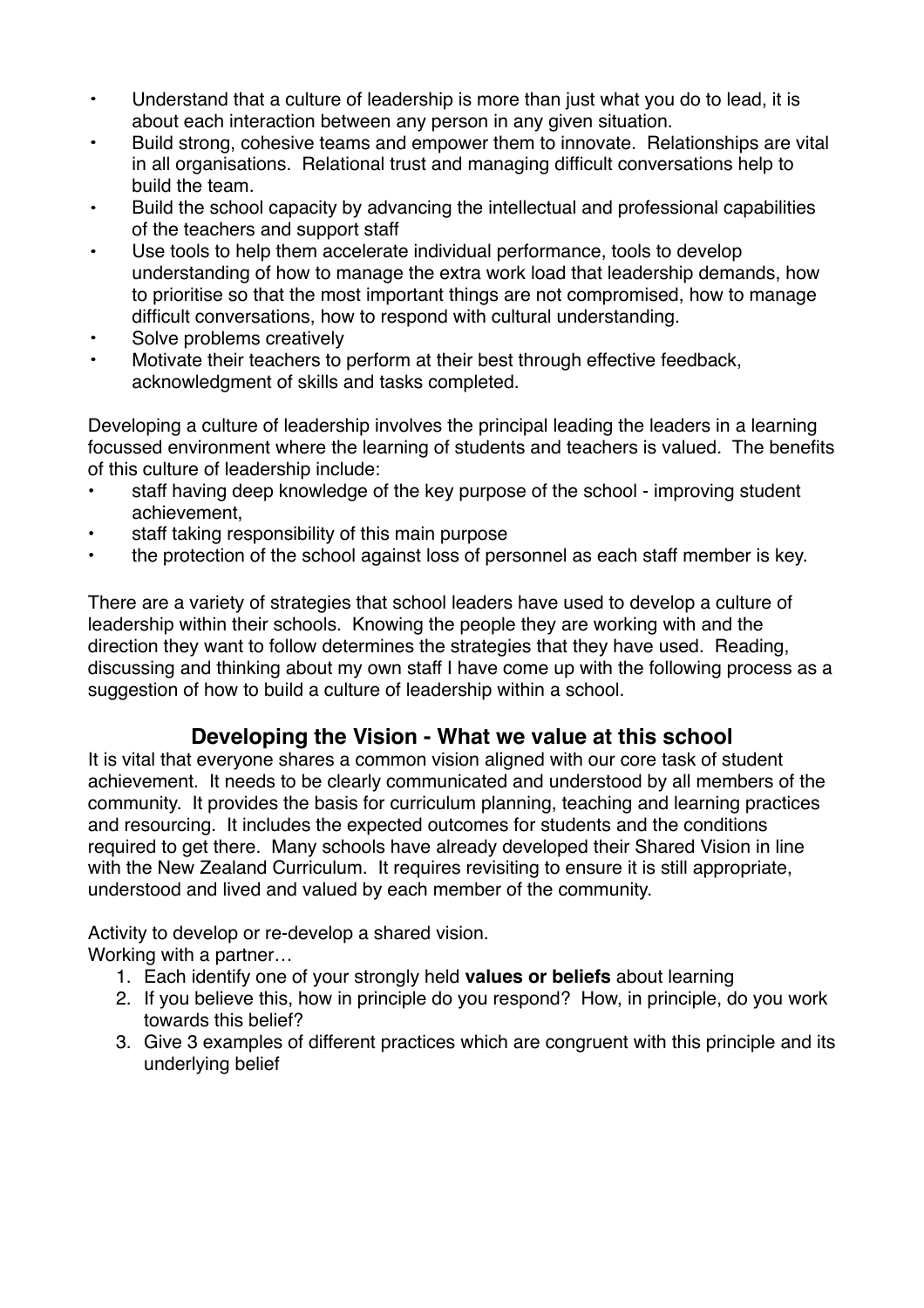| Core Values and Beliefs (Why?) | Principles (How?) | Practices (What?) |
|--------------------------------|-------------------|-------------------|
|                                |                   |                   |
|                                |                   |                   |
|                                |                   |                   |
|                                |                   |                   |
|                                |                   |                   |

Repeat until all values and beliefs have been covered. As a group, share these beliefs, principles and practices.

- 4. Identify barriers (or potential barriers) to each belief being lived out in practice.
- 5. Identify a practice that is not congruent with your belief

List all beliefs in order of importance to the group. From these, the Shared Vision can be written. In order to ensure understanding and acceptance from all quarters of the community this needs to be a collaborative process whereby groups have the opportunity to comment and feedback before the final vision is decided on. Open, clear communication is required during all stages of this process.

Developing the principles for each belief is the next step in the process, this will ensure the vision is lived in the school. Ask the question "How will we ensure that we achieve our vision?" Brainstorming each one with the group, ensuring open, honest discussion in a non-judgmental environment is vital.

The practices come from the principles and provide the answer to the question teachers ask "What exactly am I expected to do?" Once developed these need to be clearly communicated and shared with everyone to ensure common understanding. They form part of everything that happens in the school from the curriculum to appraisal to sharing with parents.

A helpful activity to do each year or even twice per year is to ask teachers to read over the School Vision, Principles and Practices and highlight the indicators each is doing well and those that need work. This provides the opportunity for staff members to re-connect with that which is important at the school, and take personal responsibility for their development.

Taking this further, these then form part of the observation, feedback and appraisal system within the school. Individualising the appraisal process to the needs of each teacher.

Developing the Vision is credited to Julia Aitken and the work she has done in schools around the world.

## **Understanding Pedagogy - Our knowledge about teaching and learning.**

As principals we need to foster the expectation that all students will achieve and experience success in their learning. Doing this authentically involves principals:

- actively promoting a culture of teacher learning
- actively participating in learning with staff
- ensuring teachers continue to develop professionally by providing regular, open and honest feedback on observations
- analysing the data received through student reviews on teachers' teaching
- being known as leading learners in their school
- being seen as professional leaders with deep knowledge about teaching and learning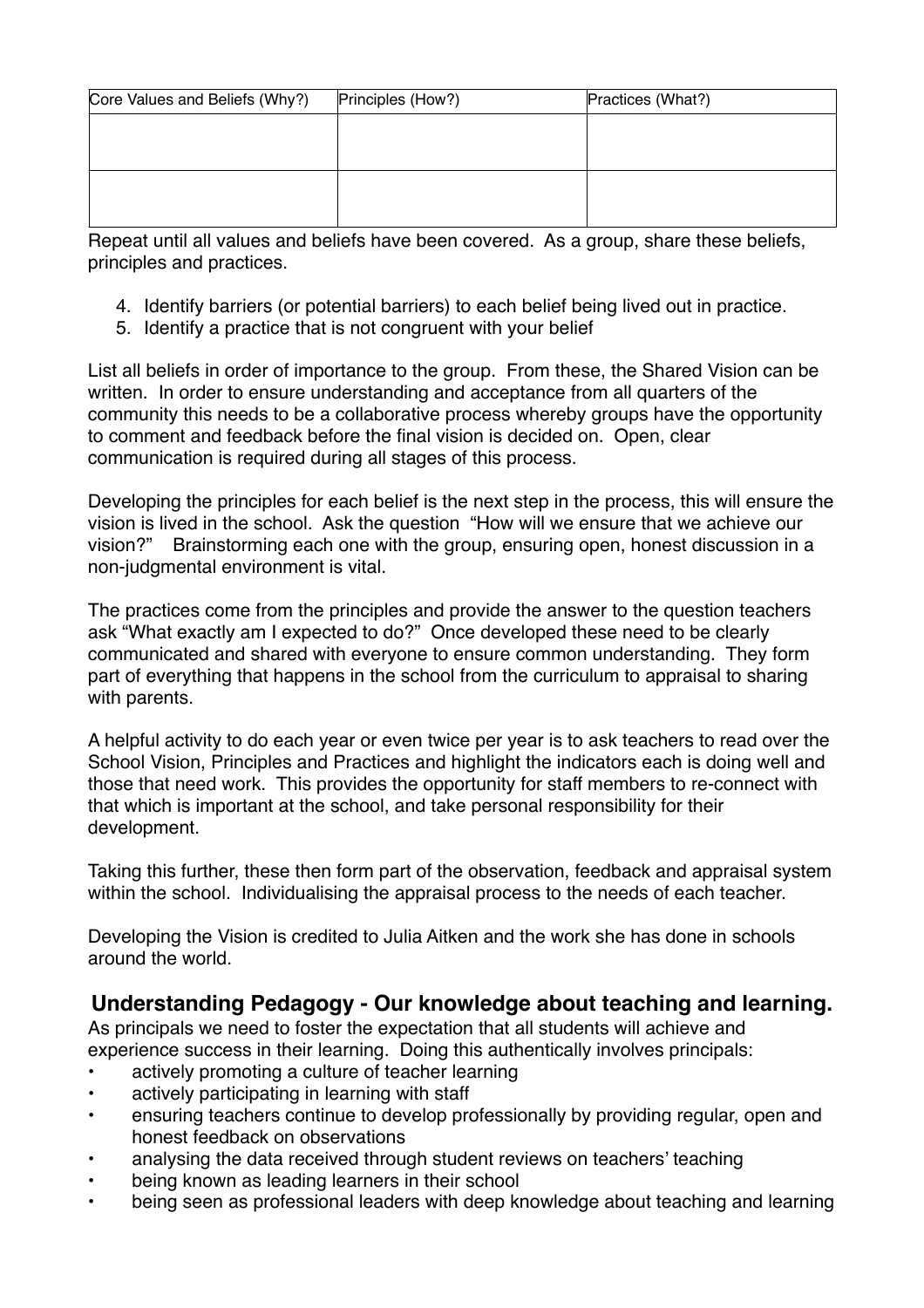- providing teachers with professional development on effective teaching and learning strategies
- having direct, hands-on involvement with curriculum design and implementation
- truly understanding what teachers do be effective teachers themselves
- building a professional learning community that supports, challenges and inquires into its own professional practice
- enabling teachers to explore the links between their teaching practice and student learning through the use of Teaching as Inquiry
- encouraging and supporting innovative teacher practice
- being able to see the big picture of education as well as implement detailed processes
- clearly expecting teachers use assessment for improving student learning
- analysing achievement data to inform strategic planning
- ensuring that teaching and learning programmes are informed by ongoing self-review and are relevant to the needs of the students

## **Kiwi Leadership for Principals**

This document is very valuable and provides clear pathways for principals to follow to ensure they develop their skills to the best level possible. The four principles are as follows:

Manaakitanga - Leading with moral purpose.

Principals who lead with manaakitanga show a commitment to the development of honest, trusting relationships that are built on mutual respect and open communication. They have student achievement at the heart of each decision and are able to set clear goals for all involved in ensuring this core task. Principals who lead with moral purpose ensure that each student is valued for the person he or she is and welcomed to the school with their family.

Pono - Having self-belief.

Principals who lead with Pono believe in their own ability to do the complex job that is leading a school. They are able to stand tall in the face of criticism, challenge, competition and change. They are able to bounce back from difficulties that are faced on a daily basis and they show courage, passion and enthusiasm in their work. Principals who lead with self belief are those who ensure they have a healthy work-life balance and keep an eye on their energy levels.

Ako - Being a learner.

When principals demonstrate their role of learner they take time to reflect on their core work and keep up to date with the trends in education. They are important role models for their school community when they take their own learning seriously and share this learning with the community. Principals need a strong mentor to assist them in this aspect of leading their schools - a mentor who is able to guide and direct, challenge and support, question and answer.

Awhinatanga - Guiding and supporting.

When principals lead with awhinatanga there is strong evidence of interpersonal care evident in staff relationships. Principals respond with empathy through their ability to understand the feelings and perspectives of others. Awhinatanga involves looking at each person as a whole person - physical, intellectual, spiritual and emotional; and responding appropriately. Principals who guide and support are able to identify strengths and weaknesses of each teacher within the school, they use individual strengths to grow the capability of the school. This not only builds positive relationships but assists in the growth and sustaining of leadership within the school.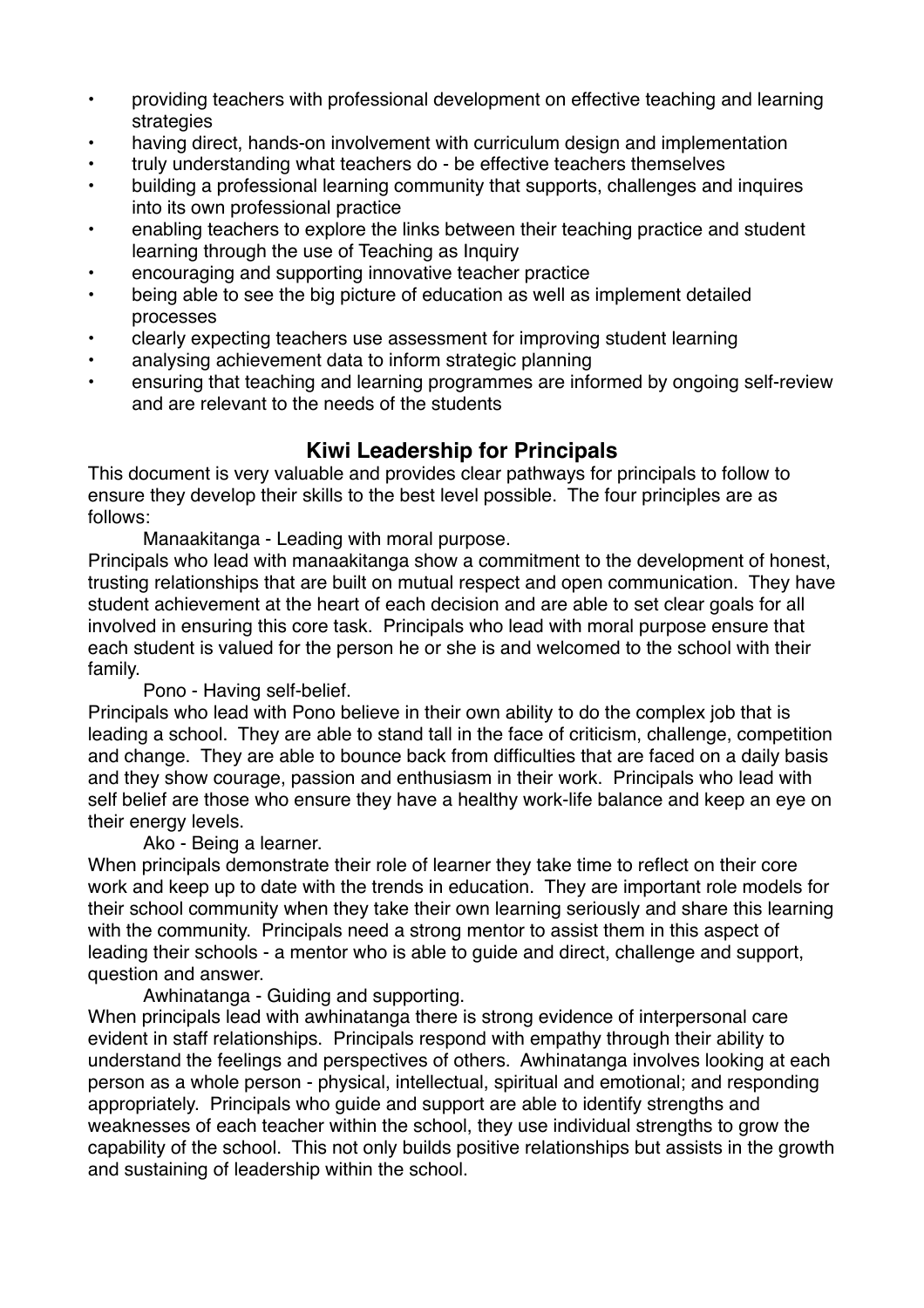## **Systems - how things work here**

In order to build a culture of leadership each member of staff needs to understand how things work within the school. Simple, clearly stated expectations assist the development of this aspect. Consider developing a Staff Manual where all expectations are clearly stated. The manual can be in digital or paper form - depending on the needs of the staff.

The following list might be helpful in the development of this manual

**Curriculum** - Planning Requirements, Assessment, Reporting to Parents, Timetables, Classroom Displays, Environmental Displays, Special Education, Advisors

**Accountability and Quality Assurance Systems - Appraisal** - Performance Management Timetable**,** Professional Development, Marking of Students Work

#### **Electronic Attendance Registers**

**Financial Information** - Accounts to parents, Budget, Classroom Consumables, Collection of Monies, Insurance, Order Book Signing, Petty Cash, P.T.A., Reimbursement, Travel Reimbursements/Allowances

**Health and Safety** - Absence System, Accident Book, Allergies, Bleeding, Dental Clinic, Fire and Earthquake Drills, First Aid Kits, Hazards, Lockdown Procedure, Medication, Public Health Nurse, Repairs and Maintenance, Safety, Sick Bay, Security and Personal Safety, Smoke Free

**General Classroom Administration** - Absences, Assemblies, Blinds, Bicycles and Scooters, Bus Bookings, Cell Phones, Certificates, Class Lists, Classrooms and Cloakrooms, Classroom Release Time, Computer Access, Communication, Discipline, Dress Code, Duty, Early Release of Students from Class, Furniture, Grounds, ICT Equipment, Jewellery, Journal Readers, Keys, Laptop Transport and Protection, Leave, Library, Lost Property, Lunches, Money in Classrooms, New Pupil Introduction, Newsletters, NZEI, Ordering Resources, Out of Bounds, Parent Concerns, Parent Involvement, PAT Testing, Photocopier, Pigeon Holes, Punctuality of Staff, Reimbursements, Relief Teachers, Resource Management and Curriculum Responsibilities, Scholastic Book Orders, School Curriculum Plan, School Hours, School Uniform, Sending Students Home, Special Education, Staff Meetings, Staff Fund, Supervision of Pupils in Class Times, Support Services, Suspension / Stand Down of Students, Sweets, Swimming, Technology, Telephone, Term Dates, Toilets, Trips and Visits, DVD viewing, Visitors' Book, Willful Damage

**Appendices -** Indicators of Child Abuse, Behaviour Management Procedures, Emergency Plan

When everyone knows what is expected and how things work through clear communication, the school runs smoothly, positive relationships develop and the culture of the school develops.

### **Building the Team - Creating positive links to support learning**

Building the team means having the right people in the right jobs! We've talked about that for a number of years. Within that, is the development of relationships. Honest, open relationships where we all understand why we do what we do, what we need to do to achieve our vision and how we are going to get there.

Effective principals are vital in the development of relationships. They build strong teams, strengthen partnerships and networks to enhance student learning through their ability to see the strengths in each member of staff. Principals show creative and resourceful ways in developing informal or formal relationships that promote learning opportunities for their students. They demonstrate interpersonal skills to build strong relationships with key stakeholders. They are able to calmly manage conflicts and dilemmas that arise in the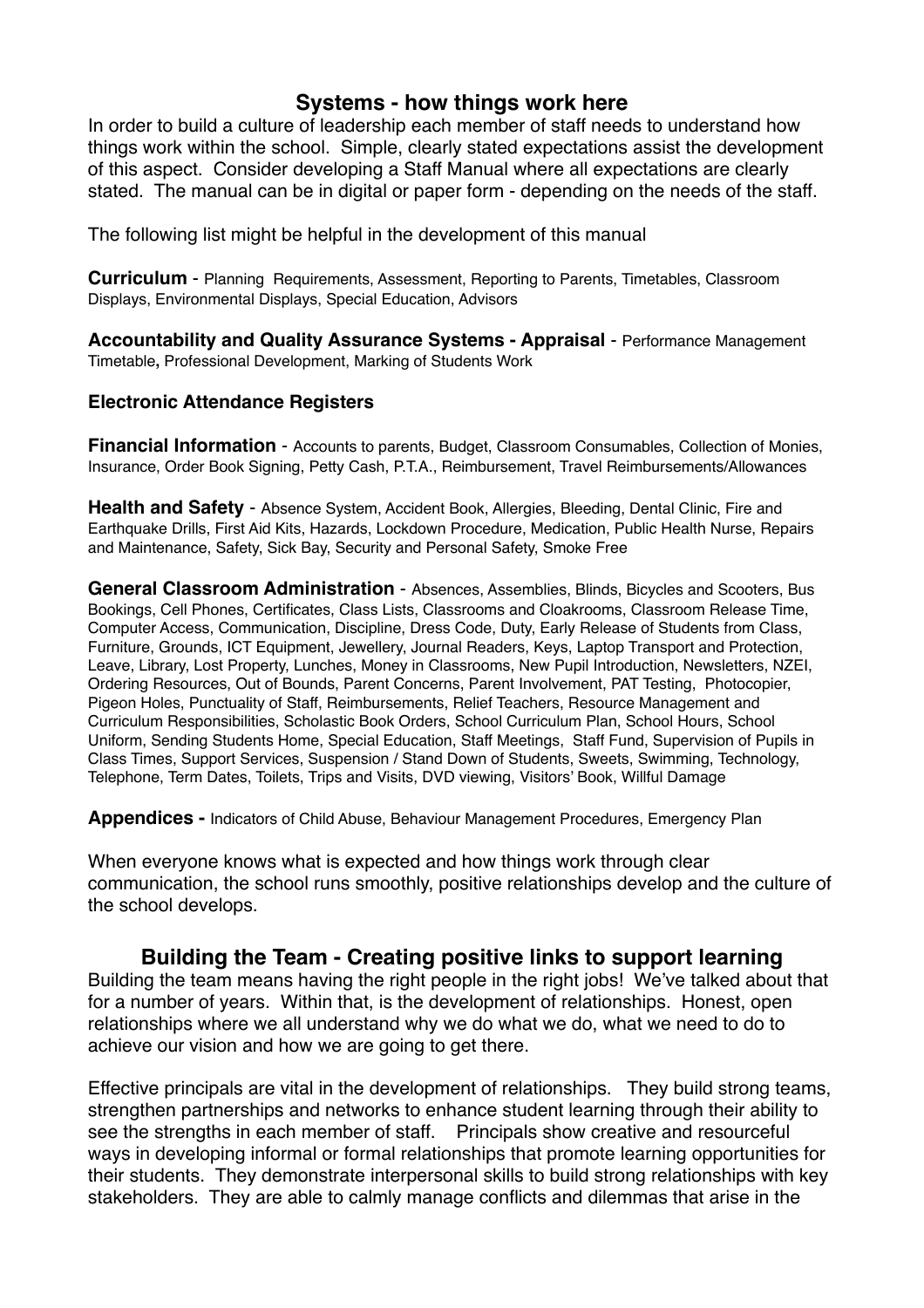school community and are able to connect with their colleagues to build effective professional learning communities. They keep up to date about about wider trends and opportunities in education, both nationally and internationally and share this knowledge with their team.

## **Resourcing**

There is such a large range of schools in New Zealand with an equally large range of resources. Principals and Boards need to ensure that they get the best value for each dollar spent.

What is consistent is the need for each individual to hold a position of leadership and be responsible for the resourcing of the area.

## **Understanding self review**

The purpose of self review is to monitor the effectiveness of the school programmes and policies with the goal of continued improved student achievement. All teachers need to understand the purpose and need for self review. Clearly stating the purpose, having a consistent process for carrying out and reporting reviews, referring to the findings and making changes accordingly are steps that need to be followed to keep the importance and value of review in mind.

Reviews need to:

- have student engagement and achievement as its centre,
- have an inquiry focus,
- be layered to ensure self review practices happen at all levels of the school students, staff, board,
- be cyclic, open, honest, transparent, evidence based and future focused,
- come out of the school's strategic planning which come out of the Charter and have rigour and accountability
- be linked to principal and staff performance management systems and include the Teachers' Council'c Registered Teacher Criteria 2010,
- be specific, cyclic and evidence based.

**ERO** have identified *6 Dimensions of Good Practice.* Each one is related to the others with Student Learning: Engagement, Progress and Achievement as the central one.

- $\odot$ Student learning: engagement, progress and achievement
- $\odot$ Effective teaching
- $\bm{\Theta}$ Leading and managing the school
- $\odot$ Governing the school
- $\odot$ Safe and inclusive school culture
- $\odot$ Engaging parents, wha nau and communities.

Framework for School Reviews, page 14

Evidence tells us that students learn best when teachers:

- $\bigcirc$ Create a supportive learning environment
- $\odot$ Encourage reflective thought and action
- $\odot$ Enhance the relevance of new learning
- $\Theta$ Facilitate shared learning
- Make connections to prior learning and experience  $\odot$
- $\odot$ Provide sufficient opportunities to learn
- $\odot$ Inquire into the teaching-learning relationship

New Zealand Curriculum, page 34 and 35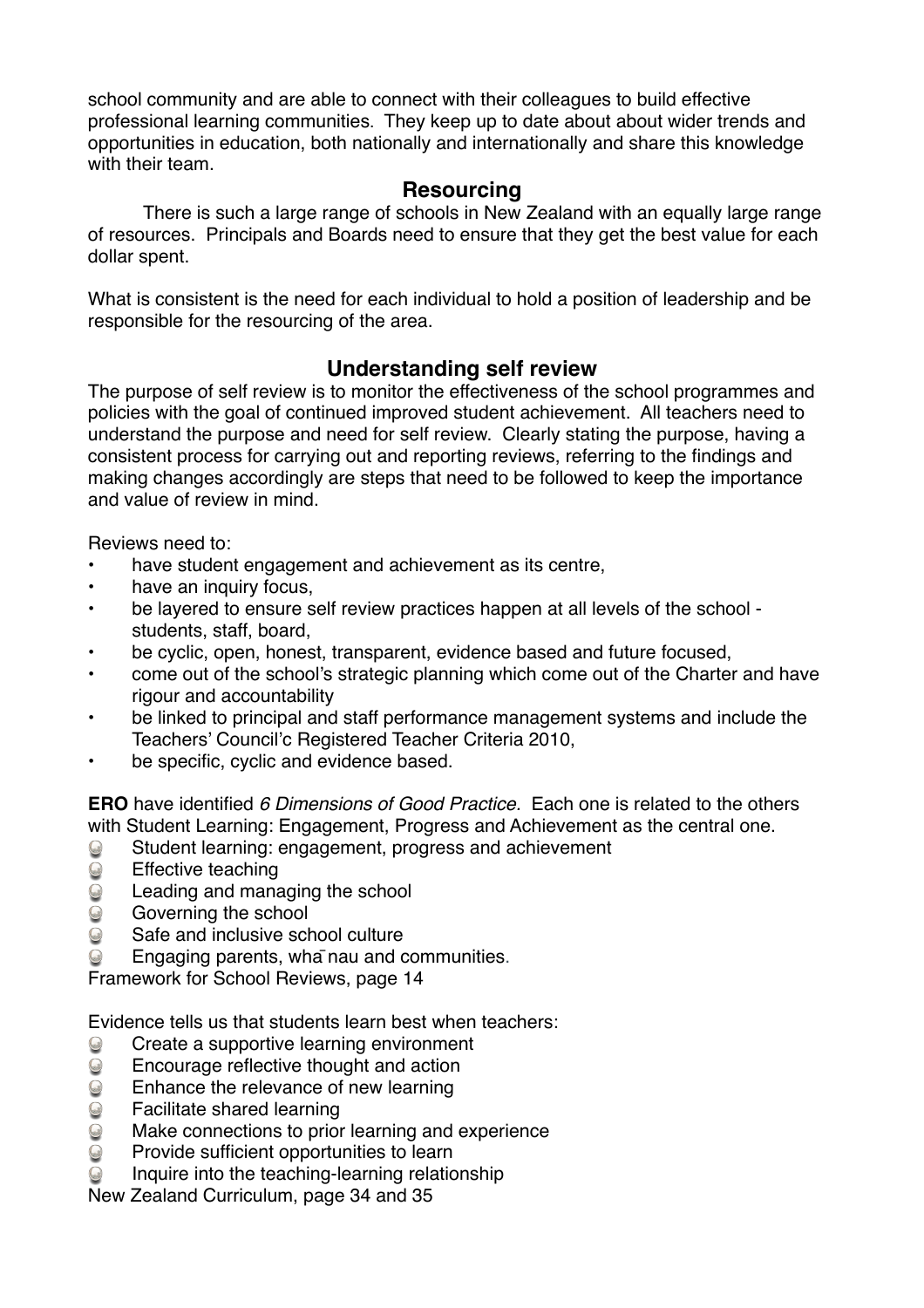A School Self Review Inquiry Plan could include the following:

Focus on what matters by:

- Stating which of the *six dimensions of good practice* the review is focussed on  $\odot$
- $\odot$ Consider: where we are, how we got there, what our findings show
- $\odot$ Using the MOE Self Review tools as reference points where appropriate to determine where we are now
- Using Inquiry Questions: refer to MOE Review tools and ERO *Evaluation Indicators*   $\odot$ *for Schools Reviews draft 2010 pages 17 - 56*
- Identifying the audience of the review and how the information will be used towards  $\odot$ school improvement.

'**Self review is the way we keep focused on continuous improvement.** There are three main types of school self review:

## Strategic:

In-depth longer term reviews that identify important issues that affect our school as a whole, including the community. These are part of an ongoing process to meet our vision and higher level goals. It incorporates school-wide analysis, planning, implementation and evaluation. These might ask questions such as, 'how can we do this better?', 'are we ensuring success for all our students?' and 'how do we know if we are making a difference?'

Regular:

'Business-as-usual' reviews where our board and teachers (and students, where appropriate) regularly gather data, monitor progress towards goals, put programmes or interventions in place and evaluate the effectiveness of these. They can be of varying depth and length but should feed into school strategic and annual plans. They ask questions such as, 'what is happening here?', 'how do we know?' and 'is this working?'

## Emergent:

Spontaneous reviews that are put in place in response to an unplanned event, an issue or change that needs to be addressed promptly. This is done by understanding the causes, the extent of the concern, and determining ways to resolve or minimise the issue. They ask questions such as 'how did this happen?', 'how can we fix it?' and 'what can we learn from this?''

They may also follow the format of a PMI after a school event such as ski day or a school fair - in order to determine what worked well, what can be changed to ensure continual improvement.

[http://www.ero.govt.nz/Review-Process/Frameworks-and-Evaluation-Indicators-for-ERO-](http://www.ero.govt.nz/Review-Process/Frameworks-and-Evaluation-Indicators-for-ERO-Reviews/Evaluation-Indicators-for-School-Reviews/PART-TWO-The-Evaluative-Questions-Prompts-and-Indicators)[Reviews/Evaluation-Indicators-for-School-Reviews/PART-TWO-The-Evaluative-Questions-](http://www.ero.govt.nz/Review-Process/Frameworks-and-Evaluation-Indicators-for-ERO-Reviews/Evaluation-Indicators-for-School-Reviews/PART-TWO-The-Evaluative-Questions-Prompts-and-Indicators)[Prompts-and-Indicators](http://www.ero.govt.nz/Review-Process/Frameworks-and-Evaluation-Indicators-for-ERO-Reviews/Evaluation-Indicators-for-School-Reviews/PART-TWO-The-Evaluative-Questions-Prompts-and-Indicators)

The curriculum review will be inquiry based and need to follow a prescribed format to ensure continuity. Below is a suggested format that has been used successfully.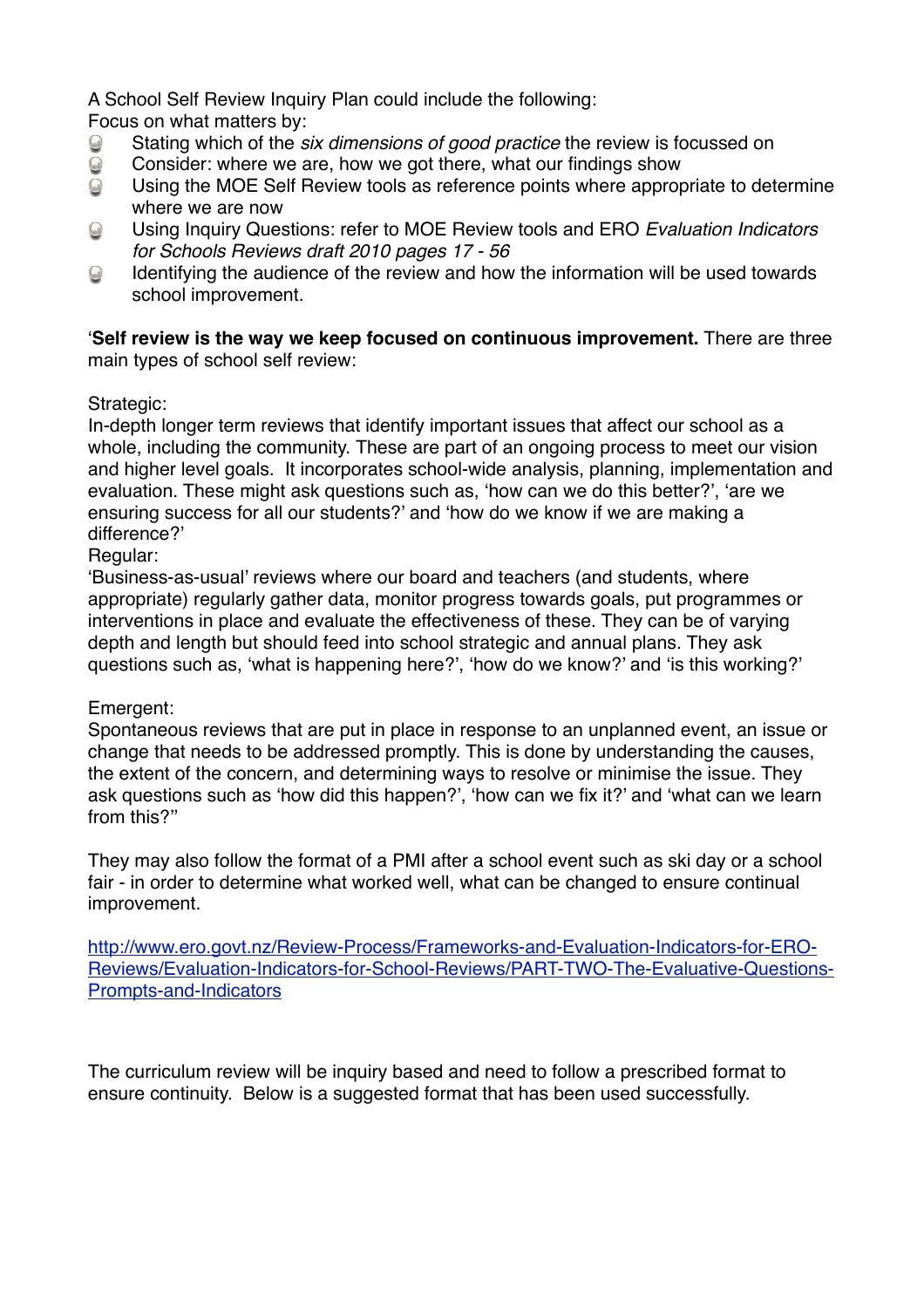| <b>Curriculum Area being reviewed:</b> |                                                                       |                                                                 |                     |                  |  |  |
|----------------------------------------|-----------------------------------------------------------------------|-----------------------------------------------------------------|---------------------|------------------|--|--|
| <b>Specific Purpose of the Review:</b> |                                                                       |                                                                 |                     |                  |  |  |
| Leader of Review:<br>Supported by:     |                                                                       |                                                                 | Date of review:     |                  |  |  |
| Dimension and<br>NAG being<br>covered  | Where we want<br>to be? What<br>outcomes do<br>we want to<br>achieve? | Where we are<br>at now?<br>Information<br>against<br>indicators | Evidence /<br>proof | Future direction |  |  |

When looking for answers to the above questions we need to consider:

- What are our students' next steps?  $\odot$
- $\Theta$ What are our teachers' learning needs?
- What are the leadership team's future actions?  $\odot$
- $\odot$ What actions do our teachers need to take in the immediate future?

Once changes have been implemented we need to consider:

- What the impact of the changes has been?  $\odot$
- $\odot$ The effectiveness of these changes on promoting our student learning and well being?

Tools we could use to collect evidence for Curriculum and other Reviews:

- Analysis of multi sourced, norm referenced or criterion referenced data in relation to  $\odot$ National Standards, Curriculum levels
- $\odot$ Literature search
- Learning walks  $\bigcirc$
- $\bigodot$ Student work samples
- $\ddot{\text{O}}$ Student presentations
- 00 **Interviews**
- **Observations**
- $\overline{\mathcal{Q}}$ Inquiry based research questions
- $\odot$ Evidence from other reviews
- Professional discussions  $\odot$

These tools lend themselves to be used in a variety of ways and in conjunction with each other.

Working as a team following the cycle of self review is more effective than individuals doing a review to 'tick a box'.

#### **Conclusion**

Having the opportunity to spend time reading, reflecting and talking to teachers and principals has been inspiring. The process of leading and managing a primary school is complex. The success of a school depends on shared, collaborative leadership where the skills of each individual are used for the benefit of the whole.